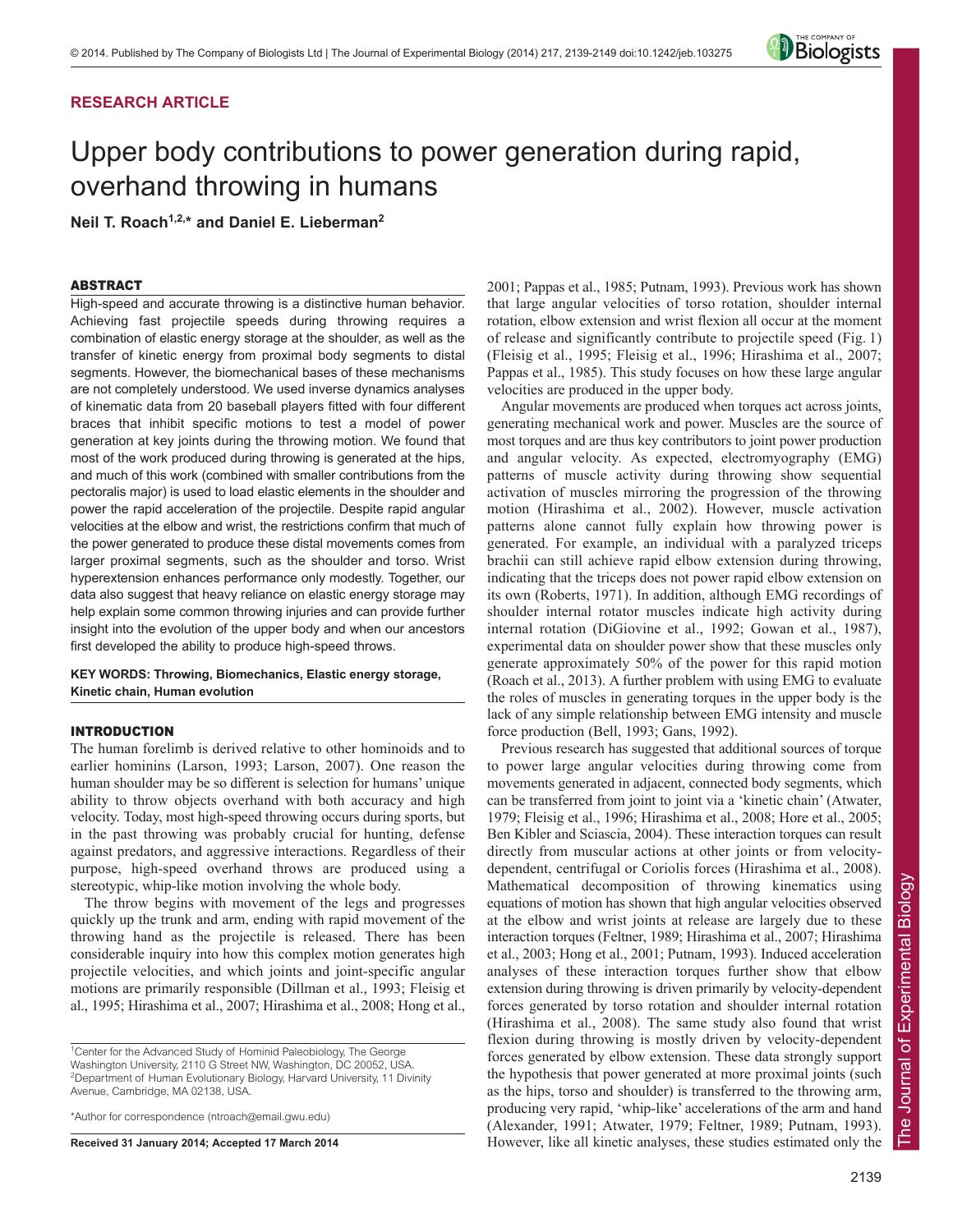

contributions of joint rotational motions (i.e. shoulder internal/external rotation) without measuring how much energy was produced by particular muscles or by elastic energy storage mechanisms.

Several studies have suggested that the storage and release of elastic energy also plays a role in power enhancement during throwing. Wilk et al. (Wilk et al., 1993) argued that throwing athletes enhance torque production by 'pre-stretching' numerous throwing muscles just prior to their activation, resulting in elastic energy storage in the muscle itself. In addition, Roach et al. (Roach et al., 2013) found that the posture of the 'cocked' arm (externally rotated) just prior to the rapid shoulder internal rotation motion passively stretches elastic elements crossing the shoulder. By comparing actual power production during throwing to modeled maximum power values for all muscles potentially involved, they inferred that passive stretching results in significant amounts of elastic energy being stored and released, powering the rapid internal rotation of the humerus that follows. Although power amplification is well known and well studied in the human lower limb (e.g. Anderson and Pandy, 1993; Komi and Bosco, 1978), understanding the workings of such amplification mechanisms in humans is complicated by the difficulty of collecting direct strain measurements (Finni et al., 2000; Komi et al., 1987; Lewis et al., 1982; Pourcelot et al., 2005) and the inability to use invasive methodologies, such as sonomicrometry. Accordingly, the present study combines inverse dynamics analysis with experimental perturbations of the throwing motion using therapeutic braces. These restrictions allow us to non-invasively examine how muscular force, kinetic transfer and elastic energy storage interact and power the throwing motion.

Here, we test how the upper body contributes to power generation during throwing by experimentally manipulating four key motions hypothesized to be responsible for projectile speed (torso rotation, shoulder internal rotation, elbow extension and wrist flexion; Fig. 2). We used therapeutic braces that limit joint range of motion (ROM) or modify joint position to induce variation in throwing kinematics. Note that these braces are not intended to fully remove these movements, as this would make throwing difficult or impossible. They are instead designed to induce modest perturbations that help **Fig. 1. The arm-cocking and acceleration phases of the throw.** Arm cocking begins with the contralateral foot touching the ground at the end of a large stride in the target direction. During the cocking phase, the humerus externally rotates until it reaches maximum external rotation. Following maximum external rotation, the very brief acceleration phase occurs in which the humerus rapidly internally rotates, the elbow extends and the wrist is flexed. Acceleration ends with the release of the projectile. Light gray bars indicate the relative timing of 'cocking' motions, while the dark gray bars indicate the timing of 'acceleration' motions.

illuminate the effects each motion has on overall performance and upon the other critical motions in the upper body. Further, these restrictions allowed us to test the effects of morphological variations associated with performance in a study group where all individuals have comparable, high skill levels. The braces used also served to recreate evolutionarily relevant chimpanzee-like and hominin-like joint positions and ROM, as apes throw poorly and with very different kinematics (Goodall, 1964; Goodall, 1986; Kohler, 1925; Sugiyama and Koman, 1979) and intermediate morphologies are found solely in extinct fossil taxa.

#### Hypotheses

## **Hypothesis 1: the hip rotator muscles generate the majority of the torso rotation power during throwing**

Previous studies have shown that hip rotation is an important component of the throwing motion that correlates with throwing performance (Matsuo et al., 2001; Stodden et al., 2001; Wight et al., 2004). We propose that by stabilizing the torso relative to the pelvis through bilateral contraction of the intrinsic spinal rotator muscles, the large hip rotators power the rapid rotation of the torso and pelvis together. Both the medial hip rotators (gluteus medius and minimus, and tensor fasciae latae) and the lateral hip rotators (gluteus maximus, quadratus femoris, both gemelli, both obturators, piriformis and sartorius) can be active at the same time during the throwing motion at the contralateral and ipsilateral hips, respectively. Additional contributions from the large hip flexor and extensor muscles in the thighs may also increase pelvic rotation power as the body is vaulted over the legs during the throw. We therefore predict that by limiting intervertebral rotation with a brace, most torso/pelvic rotation will occur at the hip. This should significantly reduce torso rotation angular velocity, torque, power and work. These reductions, however, are expected to be modest because we are limiting rotational motion only between the vertebrae and not at the hips.

# **Hypothesis 2: torso rotation primarily powers the storage of elastic energy at the shoulder**

Roach et al. (Roach et al., 2013) proposed that by abducting the shoulder and flexing the elbow as torso rotation reaches its peak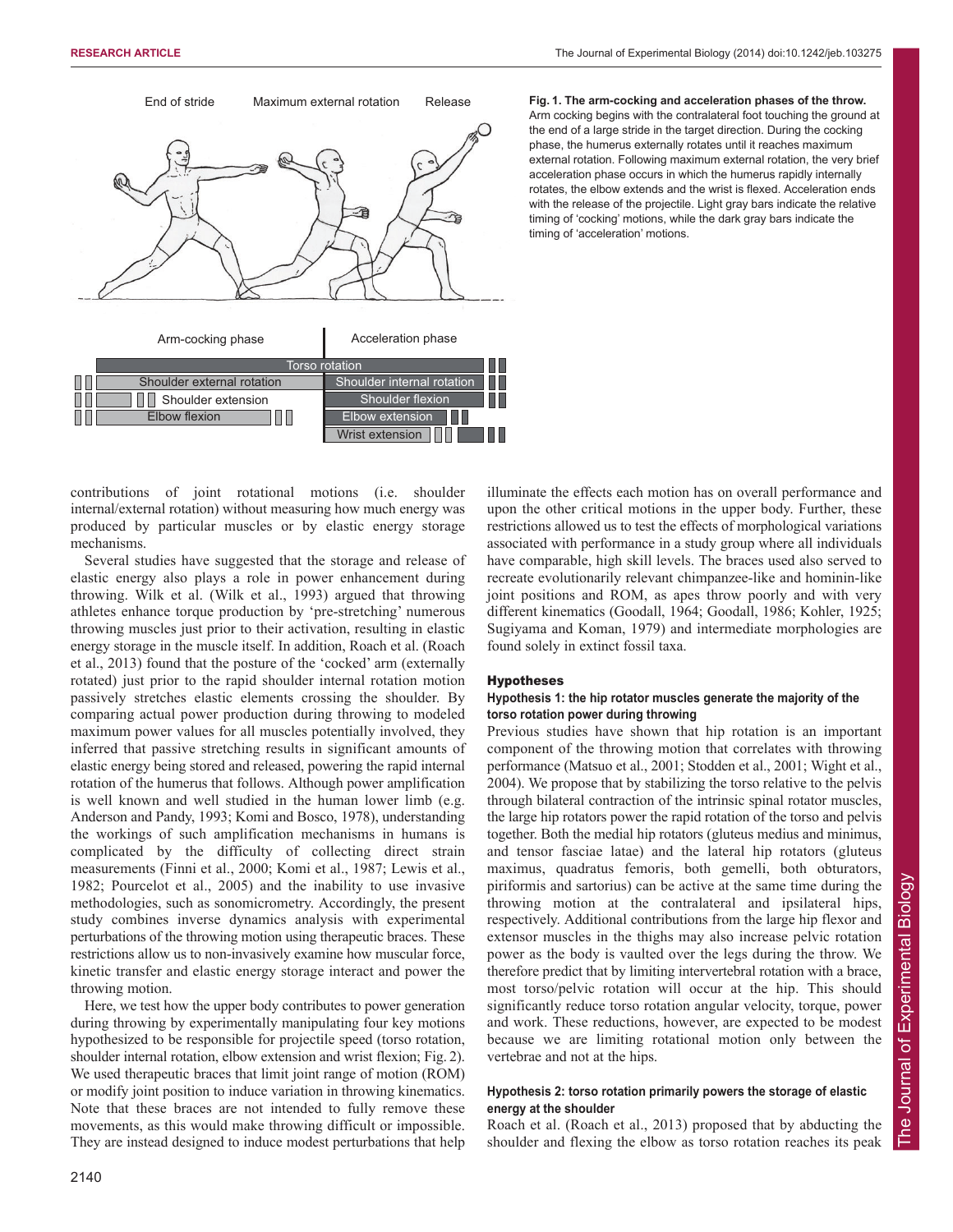

**B Fig. 2. The four critical upper body motions examined in this study.** (A) Torso rotation; (B) shoulder rotation; (C) elbow flexion/extension; (D) wrist flexion/extension. The + and – senses in the diagram show the convention used to describe the directionality of the angular velocities and torques. Note: the torso rotation senses are dependent upon handedness, as the description is relative to the throwing side.

angular velocity, the forelimb's mass is positioned away from the shoulder, increasing its moment of inertia, and causing the forelimb to lag behind the accelerating torso. This lag causes further external rotation of the shoulder beyond the active ROM achieved by the external rotator muscles and into the passive range (Miyashita et al., 2008a; Miyashita et al., 2008b; Roach et al., 2013). We therefore predict that using a brace to limit torso rotation will reduce the amount of negative work done at the shoulder during the cocking phase. This reduction in shoulder rotation work should further reduce shoulder rotation angular velocity, torque, power and work during acceleration.

## **Hypothesis 3: the pectoralis major also powers the storage of elastic energy at the shoulder**

We propose that when the forelimb is maximally cocked (Dillman et al., 1993), muscular action by the largest horizontal flexor of the shoulder, the p. major, will also generate substantial torque around the same shoulder axis as the torso rotation torque, causing the forelimb's mass to lag, thus stretching elastic elements that cross the shoulder. We therefore predict that using a brace to abduct the shoulder should cause a suboptimal realignment by cranially rotating the p. major's major line of action. We expect that this will significantly reduce the amount of negative work done at the shoulder during cocking, and thus reduce shoulder rotation angular velocity, torque, power and work during acceleration.

# **Hypothesis 4: rapid elbow extension and wrist flexion at the end of the throw are largely generated passively**

Previous research has suggested that the work and power necessary to achieve rapid angular movements in the elbow and wrist are derived from the kinetic transfer of power generated at more proximal joints (Feltner, 1989; Hirashima et al., 2007; Hirashima et al., 2003; Hirashima et al., 2008; Putnam, 1993). We therefore predict that braces restricting more active proximal joints (torso and shoulder) will cause significant decreases in angular velocity in more passive distal joints (elbow and wrist).

# **Hypothesis 5: wrist hyperextension allows release to occur later in the throwing motion, enabling the shoulder internal rotation and elbow extension motions to attain higher angular velocities**

Kinematic data on the overhand throwing motion have shown that while the arm is cocking, the wrist slowly hyperextends and then rapidly flexes as the arm accelerates towards the target (Fleisig et al., 1995; Hirashima et al., 2007). This wrist hyperextension could enable other more proximal joint actions (e.g. elbow flexion) to continue to accelerate prior to release and still achieve an accurate release trajectory. We therefore predict that when a brace is used to restrict wrist hyperextension, there will be a significant decrease in the duration of the final acceleration phase of the throw, as well as significant reductions in wrist flexion, elbow extension, and shoulder internal rotation angular velocities and work.

# RESULTS

## Normal unrestricted

During normal throwing, the maximum ball speed was  $27.7\pm3.8$  m s<sup>-1</sup> (mean  $\pm$  s.d. of all subject means), with the ball striking the target on average 0.3±0.2 m from the center or bullseye. While considerable variation exists between subjects in overall performance and the timing and duration of the throwing phases, there was little variation in kinematic patterns across subjects (Fig. 3). The angular velocity of torso rotation peaked  $(848\pm160 \text{ deg s}^{-1})$  during the latter half of the cocking phase, before producing an opposing braking torque during the brief acceleration phase. This opposing torque resulted in a short period of power absorption during acceleration, generating net negative work (−74±44 J). During the cocking phase at the shoulder, the humerus was externally rotated while simultaneously generating a large opposing internal rotation torque. This resulted in a sustained period of negative work (−201±70 J) at the shoulder. As the acceleration phase began with the initiation of internal shoulder rotation, the shoulder rotation torque and angular velocity became in-phase, resulting in very high angular velocities  $(4290±1127 \text{ deg s}^{-1})$  and peak power (11,838±4170 W). The elbow continued to flex as the cocking phase began and as a moderate flexion torque was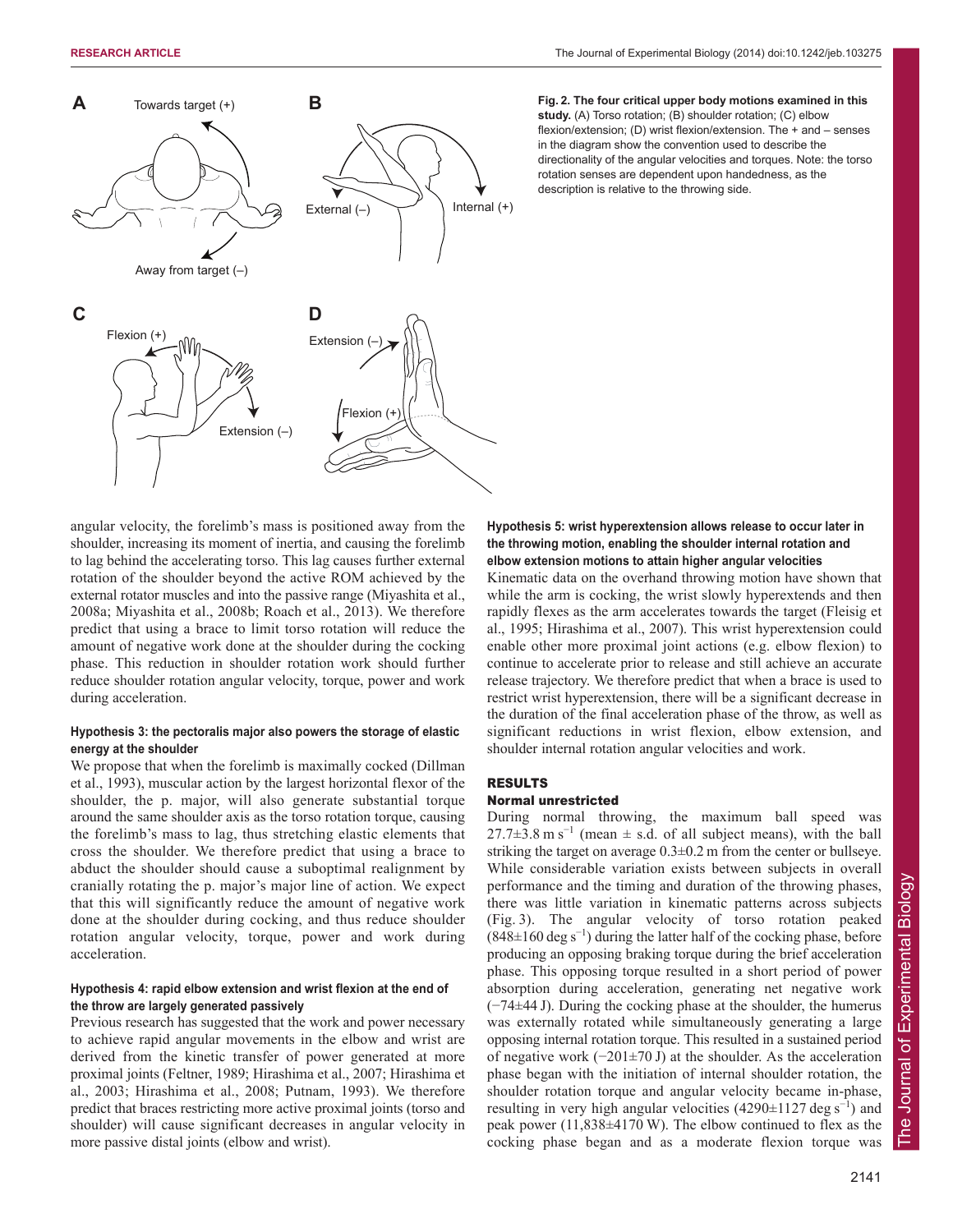

**Fig. 3. Joint kinematic and kinetic data from the four critical joint axes during normal throwing.** Mean data of all individual subject means are shown as bold lines, while 95% confidence intervals are shown as dashed lines. Differences in phase timing between individuals were standardized by interpolating each phase 1000-fold and subsequently downsampling each throw to a standard length. The length ratio of the two phases was kept proportional to the mean normal, unrestricted phase duration ratio. The arm-cocking phase [between stride (STR) and maximum external rotation (MER)] is shown in the white field and labeled C in the work plots, while the acceleration phase [between MER and release (REL)] is shown in a gray field and labeled A in the work plots. Note: peak values shown here differ from mean peak values reported in Tables 1–4. This results from each subject's peak performance occurring at slightly different times relative to the normalized phases of the throw.

produced. However, during the last quarter of the cocking phase the elbow began to extend rapidly  $(-2434 \pm 552 \deg s^{-1})$ , peaking midway through the acceleration phase. During this rapid extension, the opposing flexion moment at the elbow intensified, resulting in large amounts of negative work (−246±63 J). Finally, at the wrist, a sustained extension occurred until the very end of the cocking phase, when the wrist began to rapidly flex, continuing through the acceleration phase. A small flexion moment was produced (peak: 7±3 Nm) at the end of the cocking phase, which then dropped to near zero and again increased during the acceleration phase. This oscillating power generated a small, net positive amount of work  $(1\pm2)$  J) during the acceleration phase.

## Torso restriction

The torso restriction brace provided near-complete restriction of intervertebral rotation between the clavicles and the pelvis, allowing only the hip rotators to rotate the trunk. Given the design of the torso brace, no sham condition was possible. Contrary to expectations, there were no significant reductions in torso rotation peak power, angular velocity or torque (Table 1). However, there was a significant drop in torso rotation work during cocking (−11±18%, *P*=0.005). As expected, there were significant reductions in shoulder rotation power (−14±20%, *P*=0.012), and work during the cocking phase (−8±11%, *P*=0.004). A reduction also occurred in elbow extension peak angular velocity (−6±7%, *P*=0.001). No significant reductions in angular velocity, torque, power or work were measured at the wrist. As hypothesized, when the torso restriction brace was applied, maximum ball speed dropped moderately (−5±6%, *P*<0.001).

## Clavicle restriction

The clavicle brace cranially rotated the scapula  $7\pm 4$  deg and also limited scapular protraction. The clavicle sham produced no significant effects on joint motion relative to the unbraced condition. However, data from the sham trials (Table 2) indicate some perturbation of the normal throwing motion as evident from reductions in: mean maximum ball speed (−3±5%, *P*=0.029), phase duration (cocking −12±27%, *P*=0.028; acceleration −16±27%, *P*=0.010), torso rotation work acceleration (−42±42%, *P*<0.001), elbow extension work acceleration (−10±17%, *P*<0.001), shoulder rotation work acceleration (−56±25%, *P*<0.001) and shoulder rotation angular velocity (−11±12%, *P*<0.001). When the restriction was added, maximum ball speed dropped by a further  $3\pm6\%$ (*P*=0.031). Reductions in shoulder rotation peak torque (−13±31%, *P*<0.001) and work during cocking (−9±10%, *P*=0.002) were recorded relative to normal values. Elbow work during acceleration dropped by 8±13% (*P*<0.001) relative to the reduced sham values. No statistically significant changes were observed in wrist performance.

## Shoulder restriction

The shoulder brace reduced shoulder external rotation by 24±9 deg. However, the shoulder brace also restricted external rotation by 11±7 deg in the sham condition, much like wearing a tight jacket. During the sham trials, there were also slight reductions in mean maximum ball speed (−3±5%, *P*=0.026) and shoulder rotation work during the cocking phase (−9±13%, *P*<0.001), and a slight shortening of the duration of the acceleration phase  $(6\pm 10\%$ , *P*=0.045; Table 3). For each significant change in the sham condition, a further significant reduction occurred when the restriction was employed. The restricted trials caused an  $8\pm6\%$ reduction in maximum ball speed relative to the sham trials (*P*<0.001). The duration of the cocking phase of the restricted trials shortened (−9±14%, *P*=0.032), while the acceleration phase lengthened (38±56%, *P*=0.013). Reductions in torso rotation work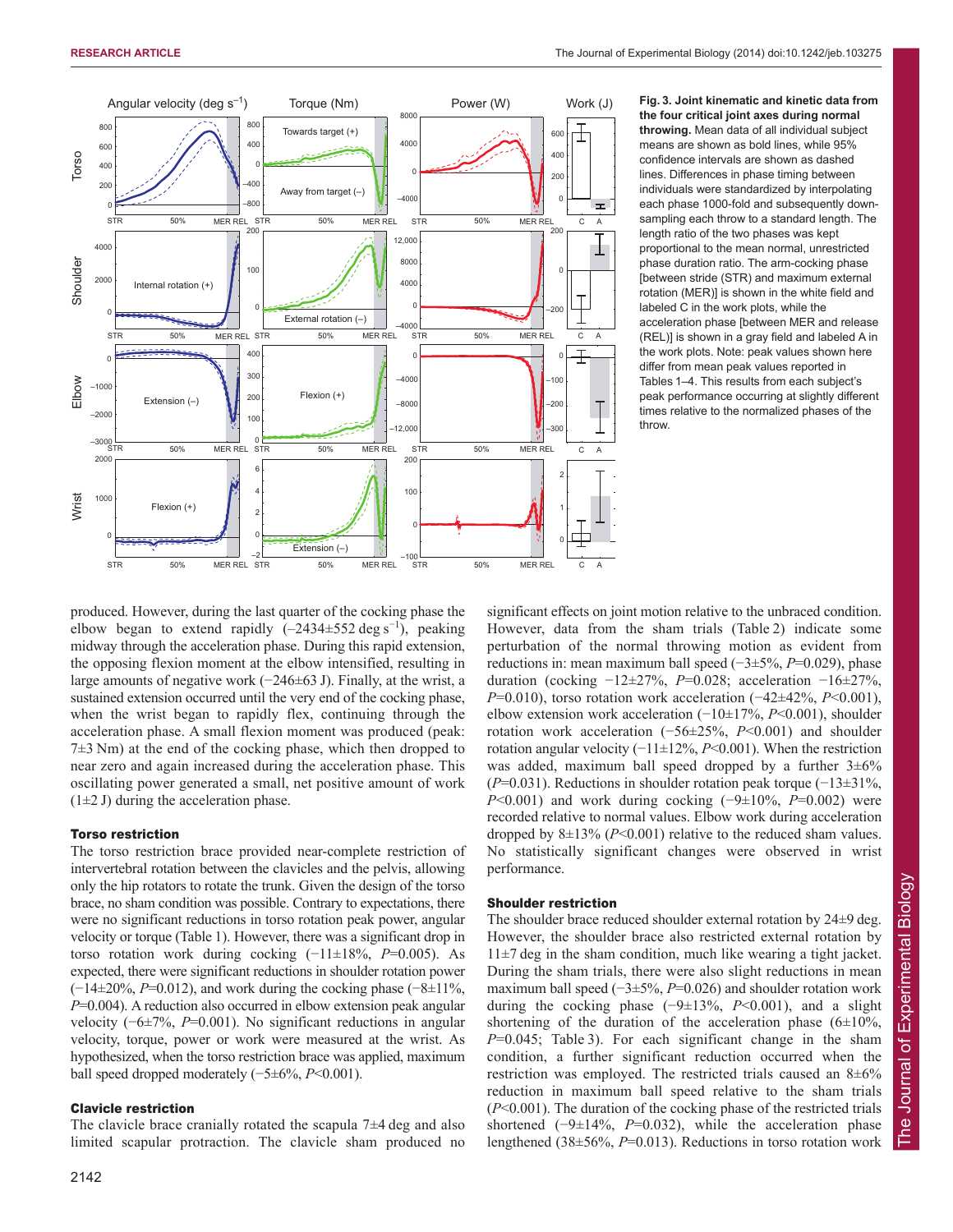#### **Table 1. Kinematic and kinetic performance measures for the four critical joint axes during normal and torso restriction conditions**

| Performance measure                                             | Normal         | Torso restriction |  |
|-----------------------------------------------------------------|----------------|-------------------|--|
| Performance                                                     |                |                   |  |
| Max. ball speed $(m s^{-1})$                                    | $27.7 \pm 3.8$ | $26.3 + 4*$       |  |
| Accuracy (m from bullseye)                                      | $0.3 \pm 0.2$  | $0.4 \pm 0.3$     |  |
| Timing                                                          |                |                   |  |
| Duration of cocking (ms)                                        | 387±182        | $303 \pm 122$ *   |  |
| Duration of acceleration (ms)                                   | 40±12          | $37 + 12$         |  |
| Torso rotation (+ throw arm towards target, - away from target) |                |                   |  |
| Peak angular velocity (deg $s^{-1}$ )                           | 848±160        | 835±158           |  |
| Peak torque (Nm)                                                | 828±437        | 773±424           |  |
| Peak power (W)                                                  | 6207±2190      | 5968±2166         |  |
| Work $-$ cocking $(J)$                                          | 609±171        | 536±149*          |  |
| Work $-$ acceleration $(J)$                                     | $-74+44$       | $-79±40$          |  |
| Shoulder rotation (+ internal, - external)                      |                |                   |  |
| Peak angular velocity (deg $s^{-1}$ )                           | 4290±1127      | 3970±1226§        |  |
| Peak torque (Nm)                                                | 206±42         | 178±42            |  |
| Peak power (W)                                                  | 11.838±4170    | 9872±4005*        |  |
| Work $-$ cocking $(J)$                                          | $-201 \pm 70$  | $-184±73*$        |  |
| Work $-$ acceleration (J)                                       | $132 + 52$     | $100\pm56^\S$     |  |
| Elbow flexion/extension (+ flexion, - extension)                |                |                   |  |
| Peak angular velocity (deg $s^{-1}$ )                           | $-2434+552$    | $-2284±582*$      |  |
| Peak torque (Nm)                                                | 392±116        | 357±121           |  |
| Peak power (W)                                                  | 2028±3983      | 2473±4498         |  |
| Work - cocking (J)                                              | $2 + 27$       | $-1\pm 22$        |  |
| Work – acceleration $(J)$                                       | $-246+63$      | $-218 + 53$       |  |
| Wrist flexion/extension (+ flexion, - extension)                |                |                   |  |
| Peak angular velocity (deg $s^{-1}$ )                           | 1593±336       | 1645±280          |  |
| Peak torque (Nm)                                                | 7±3            | 6±3               |  |
| Peak power (W)                                                  | 138±90         | 155±109           |  |
| Work $-$ cocking $(J)$                                          | $0.2 + 1$      | $0.3 + 1$         |  |
| Work – acceleration $(J)$                                       | 1±2            | 1±2               |  |
|                                                                 |                |                   |  |

Given that no sham was possible for this condition, restricted values that statistically differ from normal values are indicated with asterisks (\**P*<0.05); values that met the *P*<0.05 threshold but did not survive multiple testing correction are indicated with §. Bold values indicate hypothesized reductions from normal values, while italic values indicate unexpected changes.

were recorded for both phases (cocking −14±20%, *P*=0.006; acceleration −41±57%, *P*<0.001). Although shoulder rotation work during the cocking phase dropped significantly (−45±17%, *P*<0.001) from normal values, no further significant reductions occurred in shoulder rotation peak angular velocity, torque, power or work during acceleration. As predicted, there were significant reductions in elbow extension angular velocity (−21±10%, *P*<0.001) and elbow work during acceleration (−20±21%, *P*<0.001). Wrist flexion peak angular velocity remained unchanged, but a significant reduction in wrist work during the cocking phase (*P*=0.020) was followed by a significant increase in wrist work during the acceleration phase (*P*=0.003).

#### Wrist restriction

The wrist brace reduced wrist extension ROM by  $62\pm7$  deg, but there was no significant reduction in the sham condition. However, the wrist restriction sham trials showed numerous significant reductions in the measured performance variables (Table 4). Although the restricted condition produced significant reductions in ball speed and phase duration from normal values, these reductions were not significantly different from the sham condition. Restricted shoulder rotation peak angular velocity dropped by 6±8% (*P*<0.001) from sham conditions, while shoulder rotation peak power (*P*<0.001) and work during acceleration values (*P*<0.001) both dropped relative to normal and increased relative to sham trials. Restricted elbow work during acceleration dropped by 19±14% (*P*<0.001) from sham levels. The wrist flexion peak angular velocity dropped by 34±37% (*P*<0.001) relative to the sham trials, while wrist flexion/extension peak power (*P*<0.001) and work during acceleration (*P*<0.001) increased relative to the sham trials.

# **DISCUSSION**

#### Hypothesis testing

We proposed (H1) that by restricting rotational movement between the vertebrae, measures of throwing performance would decrease. However, despite the restriction of intervertebral motion, torso rotation work decreased significantly only during the cocking phase and all other measures remained unchanged. This result suggests that during normal throwing, most  $(\sim 90\%)$  of the work required to achieve high projectile velocity is generated at the hips (Matsuo et al., 2001; Stodden et al., 2001; Wight et al., 2004). The reduction in torso rotation work during the cocking phase may be driven by a substantial (−19±22%) reduction in the duration of this phase (*P*=0.006). However, the fact that other brace conditions result in similar changes in phase duration without affecting the amount of torso rotation work performed suggests otherwise. Further study is necessary to determine which hip rotator muscles generate this power.

Although the torso restriction caused mostly minor, nonsignificant reductions in angular velocity, torque and power at the torso, the effects of this brace are amplified at the shoulder. We hypothesized (H2) that if torso rotation helps power the elastic storage mechanism at the shoulder (Roach et al., 2013), even minor reductions in torso rotation performance should result in less elastic energy storage and, consequently, large reductions in shoulder rotation performance. The data from the torso restriction trials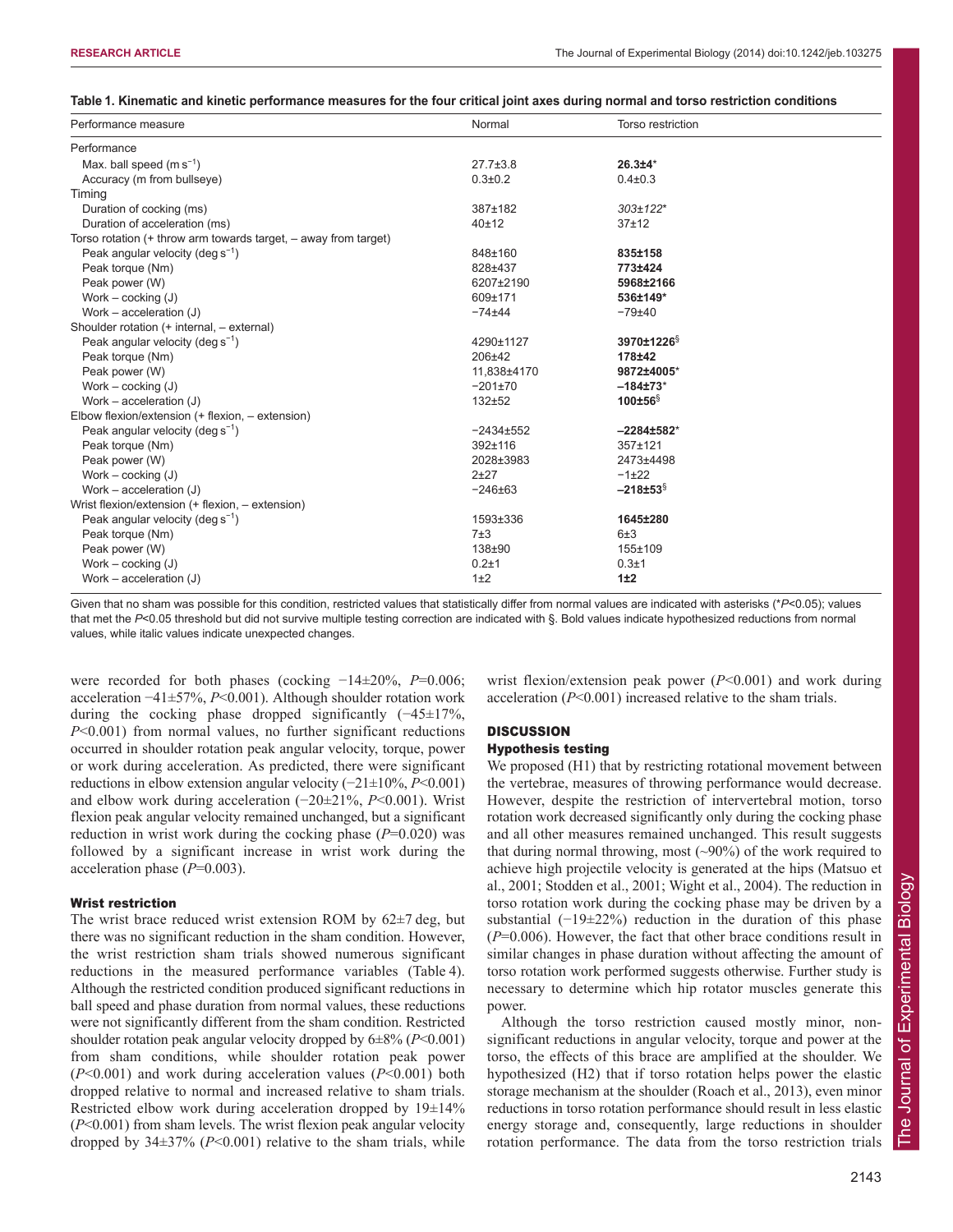| Table 2. Kinematic and kinetic performance measures for the four critical joint axes during normal and clavicle brace restriction |  |
|-----------------------------------------------------------------------------------------------------------------------------------|--|
| conditions                                                                                                                        |  |

| Performance measure                                             | Normal         | Clavicle sham | Clavicle restriction         |
|-----------------------------------------------------------------|----------------|---------------|------------------------------|
| Performance                                                     |                |               |                              |
| Max. ball speed $(m s^{-1})$                                    | $27.7 \pm 3.8$ | $27+4.2*$     | $26.3{\pm}4.1^{*+}$          |
| Accuracy (m from bullseye)                                      | $0.3 \pm 0.2$  | $0.4 \pm 0.2$ | $0.4 \pm 0.2$                |
| Timing                                                          |                |               |                              |
| Duration of cocking (ms)                                        | 387±182        | $300+72*$     | 306±93*                      |
| Duration of acceleration (ms)                                   | 40±12          | $32 + 9*$     | $34 + 11$                    |
| Torso rotation (+ throw arm towards target, - away from target) |                |               |                              |
| Peak angular velocity (deg $s^{-1}$ )                           | 848±160        | 862±144       | 870±155                      |
| Peak torque (Nm)                                                | 828±437        | 580±167       | 588±240                      |
| Peak power (W)                                                  | 6207±2190      | 6869±2617     | 6492±2159                    |
| Work $-$ cocking $(J)$                                          | 609±171        | 638±177       | 607±174                      |
| Work $-$ acceleration (J)                                       | $-74+44$       | $-109+53*$    | $-107+63*$                   |
| Shoulder rotation (+ internal, - external)                      |                |               |                              |
| Peak angular velocity (deg $s^{-1}$ )                           | 4290±1127      | 3852±1175*    | 3778±1126*                   |
| Peak torque (Nm)                                                | 206±42         | 180±38        | $169±37**$                   |
| Peak power (W)                                                  | 11,838±4170    | 8431±4455§    | 8958±4552§                   |
| Work $-$ cocking $(J)$                                          | $-201 \pm 70$  | $-188+60$     | $-173 \pm 63^{*,+}$          |
| Work $-$ acceleration (J)                                       | $132 + 52$     | $54 + 35*$    | 58±32*                       |
| Elbow flexion/extension (+ flexion, - extension)                |                |               |                              |
| Peak angular velocity (deg $s^{-1}$ )                           | $-2434+552$    | $-2326+517$   | $-2220 \pm 517$ <sup>§</sup> |
| Peak torque (Nm)                                                | 392±116        | 357±80        | 336±84§                      |
| Peak power (W)                                                  | 2028±3983      | 631±1050      | 630±1064                     |
| Work $-$ cocking $(J)$                                          | $2+27$         | 4±21          | 5±22                         |
| Work $-$ acceleration (J)                                       | $-246+63$      | $-225+58*$    | $-206 \pm 59^{*,+}$          |
| Wrist flexion/extension (+ flexion, - extension)                |                |               |                              |
| Peak angular velocity (deg $s^{-1}$ )                           | 1593±336       | 1505±255      | 1510±276                     |
| Peak torque (Nm)                                                | 7±3            | 6±2           | 6±2                          |
| Peak power (W)                                                  | 138±90         | $113 + 80$    | $107 + 73$                   |
| Work $-$ cocking $(J)$                                          | $0.2 + 1$      | $0.4 + 1$     | $0.3 + 1$                    |
| Work $-$ acceleration (J)                                       | 1±2            | 1±1           | 1±1                          |

Restricted and sham values that statistically differ from normal values are indicated with asterisks (\*P<0.05), while restricted values that statistically differ from the sham are shown with ‡. Values that met the *P*<0.05 threshold but did not survive multiple testing correction are indicated with §. Bold values indicate hypothesized reductions from normal values, while italic values indicate unexpected changes.

support this hypothesis. Negative shoulder rotation work during the cocking phase, a proxy for elastic energy storage, decreased by more than 10% during the torso brace trials. Further reductions in shoulder rotation power accompany this reduction in work during the cocking phase. While a reduction in cocking phase duration may again be partly responsible for these changes, data from other conditions in which this phase shortened without affecting these measures make this unlikely. Furthermore, no change is seen in acceleration phase duration when peak shoulder rotation angular velocity and power are achieved. By assuming that the performance reductions the braces caused reflect the overall contribution of the hips to downstream motions, and combining our data with forward dynamics induced acceleration data (Hirashima et al., 2008), we estimate that the hip rotators account for  $\sim$ 30% of the power/work generated for the rapid internal rotation of the shoulder. These results therefore provide additional support for the hypothesis that torso rotation significantly contributes to elastic energy storage in the shoulder during the arm-cocking phase.

The secondary source of power proposed (H3) to contribute to elastic energy storage at the shoulder is the p. major. By holding the shoulder complex in a superiorly abducted position, we sought to change this muscle's major line of action, effectively excluding contributions from the inferior fibers to horizontal flexion at the shoulder. Although the sham had no effect on static shoulder ROM, significant changes in performance during sham trials suggest that the unloaded brace did cause some restriction, potentially by limiting scapular protraction at release. While reductions in shoulder rotation torque and work during cocking and elbow extension work during acceleration confirm the role of the p. major in loading the elastic elements in the shoulder, the lack of significant shifts in the other performance measures (e.g. shoulder rotation angular velocity, power and work during acceleration) leaves this hypothesis only partially supported. It is possible that the brace caused too little superior rotation to yield a large enough effect on these performance measures.

As hypothesized (H4), work during both the cocking and acceleration phases of a normal throw is very low at the wrist and either low or negative at the elbow. This suggests that both motions are generated less by muscles crossing each distal joint, but rather by passive forces transmitted from more proximal joints. Furthermore, when examining all conditions (torso, clavicle and shoulder) in which proximal joint actions (torso and/or shoulder rotation) were affected, significant performance reductions were seen at the elbow, but not the wrist. These data reinforce previous evidence that the elbow is likely powered primarily by kinetic transfer from upstream joints (Feltner, 1989; Hirashima et al., 2007; Hirashima et al., 2008; Putnam, 1993). This kinetic chain may also apply to the wrist, although the lack of response to the restrictions at the wrist suggests that some compensatory action by the wrist flexors is possible. Given the brevity of the acceleration phase, having multiple passive components in the shoulder, elbow and wrist could simplify the difficult neural control problem that rapid throwing poses. Such reduced complexity would allow the throwing motion to be more easily, effectively and consistently produced.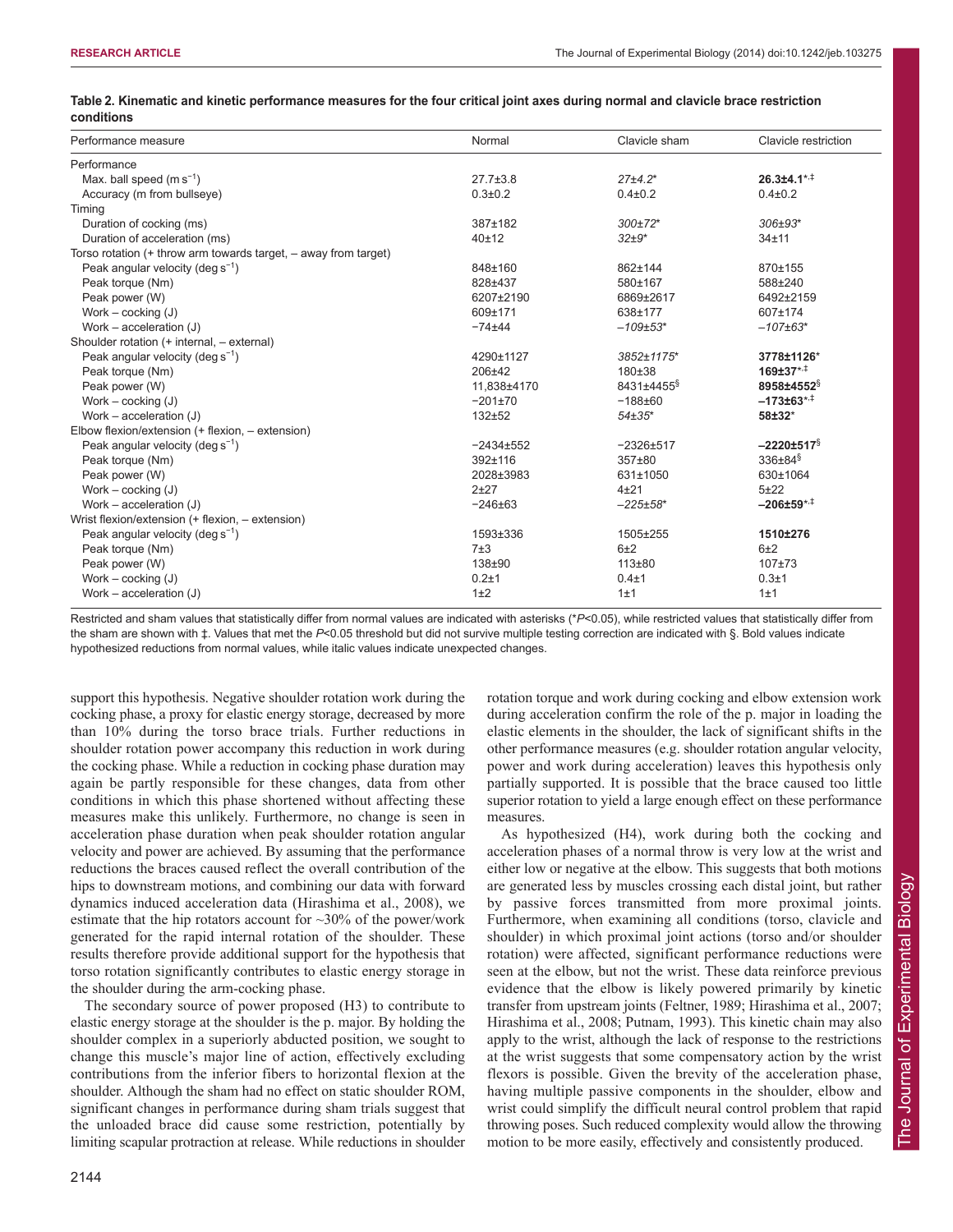| Table 3. Kinematic and kinetic performance measures for the four critical joint axes during normal and shoulder brace restriction |  |
|-----------------------------------------------------------------------------------------------------------------------------------|--|
| conditions                                                                                                                        |  |

| Performance measure                                             | Normal         | Shoulder sham | Shoulder restriction           |
|-----------------------------------------------------------------|----------------|---------------|--------------------------------|
| Performance                                                     |                |               |                                |
| Max. ball speed ( $ms^{-1}$ )                                   | $27.7 \pm 3.8$ | $27 + 4*$     | $24.9 + 4^{*+}$                |
| Accuracy (m from bullseye)                                      | $0.3 \pm 0.2$  | $0.4 \pm 0.3$ | $0.4 \pm 0.3$                  |
| Timing                                                          |                |               |                                |
| Duration of cocking (ms)                                        | 387±182        | 392±167       | $354\pm196$ * <sup>+</sup>     |
| Duration of acceleration (ms)                                   | 40±12          | $38 + 14$ *   | $55\pm27$ *,‡                  |
| Torso rotation (+ throw arm towards target, - away from target) |                |               |                                |
| Peak angular velocity (deg $s^{-1}$ )                           | 848±160        | 859±161       | 833±156                        |
| Peak torque (Nm)                                                | 828±437        | 827±404       | 890±453                        |
| Peak power (W)                                                  | 6207±2190      | 6111±2036     | 5559±2000                      |
| Work $-$ cocking $(J)$                                          | 609±171        | 587±152       | $513 \pm 154^{*,+}$            |
| Work $-$ acceleration (J)                                       | $-74+44$       | $-78+42$      | $-42\pm57$ *,‡                 |
| Shoulder rotation (+ internal, - external)                      |                |               |                                |
| Peak angular velocity (deg $s^{-1}$ )                           | 4290±1127      | 4261±1106     | 4038±1141                      |
| Peak torque (Nm)                                                | 206±42         | 206±45        | 198±45                         |
| Peak power (W)                                                  | 11.838±4170    | 12.145±4628   | 13.566±6141                    |
| Work $-$ cocking $(J)$                                          | $-201 \pm 70$  | $-181\pm63*$  | $-113+57**$                    |
| Work $-$ acceleration (J)                                       | $132 + 52$     | $124 \pm 63$  | 138±58                         |
| Elbow flexion/extension (+ flexion, - extension)                |                |               |                                |
| Peak angular velocity (deg $s^{-1}$ )                           | $-2434+552$    | $-2341\pm505$ | $-1923 \pm 471$ * <sup>+</sup> |
| Peak torque (Nm)                                                | 392±116        | 355±88        | 326±100                        |
| Peak power (W)                                                  | 2028±3983      | 1229±2050     | 1180±2383                      |
| Work $-$ cocking $(J)$                                          | $2+27$         | 3±20          | $4 + 24$                       |
| Work $-$ acceleration (J)                                       | $-246+63$      | $-236+58$     | $-190±46$ *.‡                  |
| Wrist flexion/extension (+ flexion, - extension)                |                |               |                                |
| Peak angular velocity (deg $s^{-1}$ )                           | 1593±336       | 1549±490      | 1515±332                       |
| Peak torque (Nm)                                                | 7±3            | 6±2           | 6±2                            |
| Peak power (W)                                                  | 138±90         | 128±74        | 127±70                         |
| Work - cocking (J)                                              | $0.2 + 1$      | $0.4 \pm 1$   | $-0.1 \pm 1^{*,+}$             |
| Work $-$ acceleration (J)                                       | 1±2            | 1±2           | $2±1***$                       |
|                                                                 |                |               |                                |

Restricted and sham values that statistically differ from normal values are indicated with asterisks (\**P*<0.05), while restricted values that statistically differ from the sham are shown with ‡. Bold values indicate hypothesized reductions from normal values, while italic values indicate unexpected changes.

We also hypothesized (H5) that wrist hyperextension allows throwers to delay projectile release, enabling additional acceleration of the proximal joints prior to release. Although the wrist brace restriction did reduce the duration of the acceleration phase relative to the normal condition, this reduction does not differ from that of the sham trials. In fact, unlike responses to the other brace's sham conditions, the performance effects of the wrist sham were pervasive and severe. Significant performance reductions were seen in all segments analyzed during the wrist sham condition. Given that no measurable effect of wrist ROM was noted with the sham, it is possible that the addition of the brace itself altered proprioception at the hand and wrist, resulting in timing changes and a cascade of performance reductions. However, we would expect a major proprioceptive perturbation to also result in differences in accuracy between brace and non-brace conditions, which was not the case. Alternatively, it is possible that the effects seen during the sham trials were due to the addition of the brace's mass to the distal forelimb. Although the mass of the brace was only  $\sim$ 165 g, this additional mass more than doubles the previously added mass of the ball at the hand. These sham results suggest that the elastic storage mechanism at the shoulder could be quite sensitive to changes in projectile or distal forearm mass. Without postural adjustments, such a change in mass could significantly increase the forelimb's moment of inertia during the critical cocking phase and disrupt a system finely tuned for passive action.

The wrist brace restriction did cause significant performance effects relative to the wrist sham where expected (shoulder rotation angular velocity, elbow extension work acceleration, and wrist flexion angular velocity). However, these reductions appear to be independent of any change in phase duration. Furthermore, a number of performance variables that were predicted to drop because of the restriction (shoulder rotation work during acceleration, wrist peak power and work during acceleration) actually increased relative to the sham values, potentially because of compensation for the restriction. While these data do not lead to the outright rejection of the wrist hyperextension hypothesis, further data on adding mass at the wrist without using a brace are needed to address the effects of both factors on throwing performance.

## Limitations

Our experimental approach can be an effective way to address how different regions of the upper body contribute to the complex throwing motion, but this approach has limitations. For example, our subjects threw only overhand baseball-type pitches, as this throwing style is known to produce the fastest throws. However, further study of other throwing kinematic patterns such as windmill-type cricket bowls could provide important insights into differences in the underlying mechanisms of power generation. We also collected data only from the upper body, as previous studies have shown that leg contributions to projectile velocity are minimal (Hirashima et al., 2007; Hirashima et al., 2008). Additionally, although all brace restrictions (except for the wrist) led to significant reductions in ball speed relative to both their sham and normal trials, these reductions were relatively minor (0.5–9%). Such minor reductions highlight the ability of the subjects – all accomplished throwers – to compensate for minor to moderate disruptions of their normal throwing motion.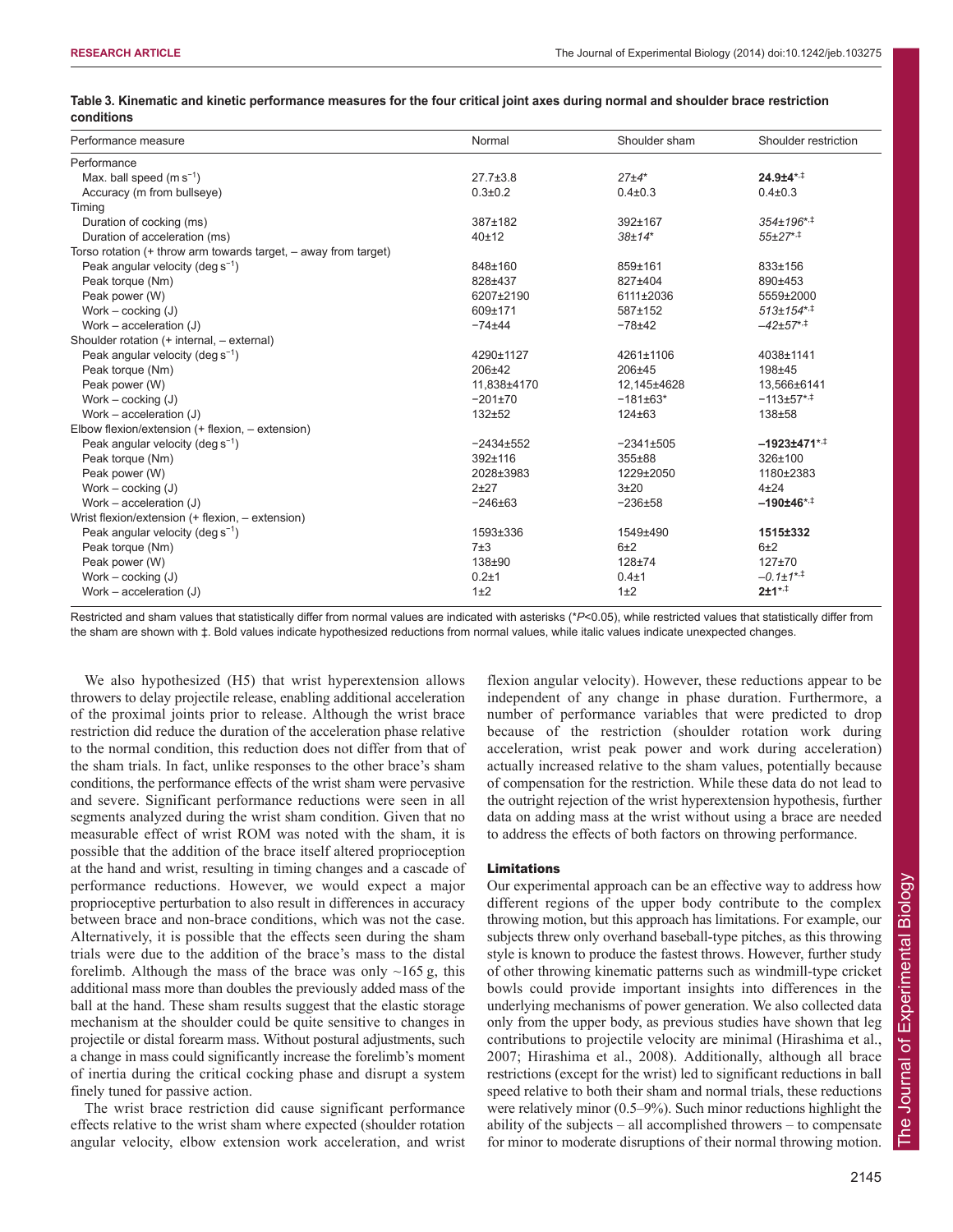#### **Table 4. Kinematic and kinetic performance measures for the four critical joint axes during normal and wrist brace restriction conditions**

| Performance measure                                                  | Normal         | Wrist sham                 | Wrist restriction                    |
|----------------------------------------------------------------------|----------------|----------------------------|--------------------------------------|
| Performance                                                          |                |                            |                                      |
| Max. ball speed $(m s^{-1})$                                         | $27.7 \pm 3.8$ | $26.1 \pm 3.9^*$           | 25.8±4*                              |
| Accuracy (m from bullseye)                                           | $0.3 \pm 0.2$  | $0.4 \pm 0.2$              | $0.4 \pm 0.2$                        |
| Timina                                                               |                |                            |                                      |
| Duration of cocking (ms)                                             | 387±182        | $309 + 72$ *               | $311 \pm 95$ *                       |
| Duration of acceleration (ms)                                        | 40±12          | $34 + 9*$                  | 33±10*                               |
| Torso rotation $(+)$ throw arm towards target, $-$ away from target) |                |                            |                                      |
| Peak angular velocity (deg $s^{-1}$ )                                | 848±160        | 838±175                    | 831±188                              |
| Peak torque (Nm)                                                     | 828±437        | $431\pm96*$                | 409±101*                             |
| Peak power (W)                                                       | 6207±2190      | 5488±1670                  | 5676±2149                            |
| Work $-$ cocking $(J)$                                               | 609±171        | $541 \pm 136$ *            | 550±155*                             |
| Work – acceleration $(J)$                                            | $-74+44$       | $-69+42$                   | $-62+39$ <sup>§</sup>                |
| Shoulder rotation (+ internal, - external)                           |                |                            |                                      |
| Peak angular velocity (deg $s^{-1}$ )                                | 4290±1127      | 3799±1237*                 | 3579±1217* <sup>.‡</sup>             |
| Peak torque (Nm)                                                     | 206±42         | $191 + 53$                 | 185±53                               |
| Peak power (W)                                                       | 11.838±4170    | 3534±1415*                 | 4852±2614*+                          |
| Work $-$ cocking $(J)$                                               | $-201\pm70$    | $-181 \pm 66$ <sup>§</sup> | $-192+68$ <sup>§</sup>               |
| Work $-$ acceleration (J)                                            | $132 + 52$     | $33+27*$                   | 49±31* <sup>.‡</sup>                 |
| Elbow flexion/extension (+ flexion, - extension)                     |                |                            |                                      |
| Peak angular velocity (deg $s^{-1}$ )                                | $-2434+552$    | $-2308 + 587$              | $-2261 \pm 588$                      |
| Peak torque (Nm)                                                     | 392±116        | $351 \pm 116$              | $276 \pm 81^{*,+}$                   |
| Peak power (W)                                                       | 2028±3983      | 537±466                    | 354±178                              |
| Work $-$ cocking $(J)$                                               | $2+27$         | $15 + 19*$                 | $-0.5 \pm 24$ <sup>‡</sup>           |
| Work $-$ acceleration $(J)$                                          | $-246 \pm 63$  | $-215 \pm 63*$             | $-174±61**$                          |
| Wrist flexion/extension (+ flexion, - extension)                     |                |                            |                                      |
| Peak angular velocity (deg $s^{-1}$ )                                | 1593±336       | 1406±331*                  | 881±243*+                            |
| Peak torque (Nm)                                                     | 7±3            | $3\pm2*$                   | $6±2$ †                              |
| Peak power (W)                                                       | 138±90         | $24\pm28*$                 | $47 + 29^{+.1}$                      |
| Work $-$ cocking $(J)$                                               | $0.2 + 1$      | $0.5 + 1$                  | $0.5 \pm 0.4$                        |
| Work $-$ acceleration $(J)$                                          | 1±2            | $-3+2*$                    | $1\pm 1$ <sup><math>\pm</math></sup> |

Restricted and sham values that statistically differ from normal values are indicated with asterisks (\*P<0.05), while restricted values that statistically differ from the sham are shown with ‡. Values that met the *P*<0.05 threshold but did not survive multiple testing correction are indicated with §. Bold values indicate hypothesized reductions from normal values, while italic values indicate unexpected changes.

Brace restrictions can also lead to unintended responses, such as limiting scapular protraction (clavicle brace) or causing compensatory flexion action at the wrist (shoulder brace). Our experimental design targeted key motions responsible for projectile speed, but the effects of these braces were not restricted to only the motions reported here. Furthermore, even when tasked to throw as hard as possible in all brace-restricted conditions, some subjects tended to fight through the restrictions in order to throw as fast and accurately as possible, contributing to variation among trials and diminishing the effects of the restrictions. Despite these experimental drawbacks, the consistent accuracy and kinematic patterns maintained across all conditions confirm that the normal throwing motion was mostly preserved.

#### **Conclusions**

The results of this study confirm the importance of power generation during throwing via both the kinetic chain (Atwater, 1979; Feltner, 1989; Fleisig et al., 1996; Higgins, 1977; Hirashima et al., 2008) and elastic energy storage at the shoulder (Roach et al., 2013; Wilk et al., 1993). The hip rotators account for most of the torso rotation power and work produced during throwing. Through a kinetic transfer of power, torso rotation passively loads the elastic elements in the shoulder during the cocking phase. Much of the energy absorbed at the shoulder during cocking is then recovered in the acceleration phase, resulting in faster shoulder internal rotation and elbow extension just prior to release. The p. major also contributes to energy absorption (negative work) at the shoulder during the cocking phase and helps power elbow

extension. It is likely that kinetic power transfers from proximal to distal segments also help drive the rapid elbow extension and wrist flexion motions at the end of the throw (Feltner, 1989; Hirashima et al., 2007; Hirashima et al., 2008; Putnam, 1993). These effects are confirmed by the lack of positive work produced by the wrist and elbow during either the cocking or acceleration phases. The effects of wrist hyperextension on the throwing motion remain unclear. While there are some performance benefits to hyperextension, the unexpected effects of adding mass at the wrist cloud interpretation of these results.

## Implications

Throwing mechanics and power generation have implications for understanding both the etiology of common throwing injuries as well as the evolution of the human upper body. Three of the most common injuries in throwing athletes occur at the shoulder (shoulder labrum tears and shoulder instability) and elbow (medial epicondylitis) (Altchek and Dines, 1995; Anz et al., 2010; Badia and Stennett, 2006; Fleisig et al., 2011; Fleisig et al., 1995; Fleisig et al., 1996; Jobe et al., 1996; Meister, 2000; Rizio and Uribe, 2001). The amount of passive external rotation at the shoulder during the armcocking phase (when elastic energy is stored) is known to be correlated with such injuries (Miyashita et al., 2008a; Miyashita et al., 2008b). Damage to the shoulder labrum at the biceps attachment site [a superior labrum extending from anterior to posterior (SLAP) lesion/tear] likely results from this high degree of passive humeral external rotation (Burkhart et al., 2000; Burkhart et al., 2003). In order to maintain a flexed elbow, which is vital to increase the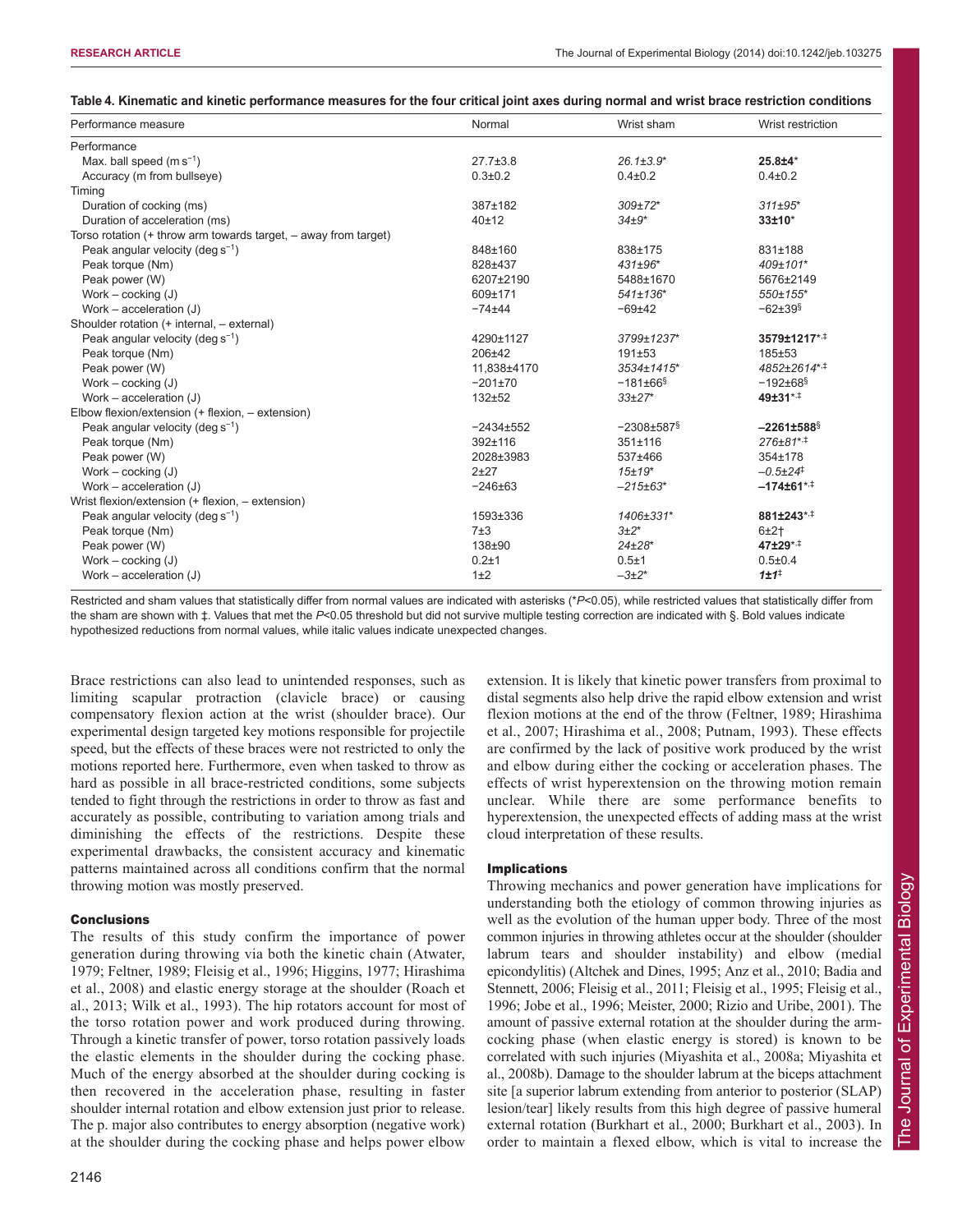forelimb's moment of inertia for elastic energy storage (Roach et al., 2013), the biceps are activated during cocking (Hirashima et al., 2002). However, the combination of biceps flexion and passive external rotation of the humerus causes high concentrations of stress at the biceps' tendinous insertion on the labrum. The flexed elbow position also results in very high valgus torques at the elbow during both the arm-cocking and early acceleration phases (Fleisig et al., 1995; Loftice et al., 2004; Sabick et al., 2004; Werner et al., 1993). This high torque, which is aligned differently from the plane of the joint, stretches the ulnar collateral ligament that stabilizes the elbow, potentially leading to painful inflammation or tearing from many repeated throws (Fleisig et al., 1995; Fleisig et al., 1996; Rizio and Uribe, 2001). Similarly, shoulder instability and the problems it can cause [e.g. anterior ligament laxity, increased likelihood of dislocation (Meister, 2000)] may be driven by use of the capsular ligaments to store elastic energy. While these injuries directly result from forelimb positioning necessary to maximize elastic energy storage, it may be possible to protect against such injuries by limiting the frequency of high-speed throwing (Feltner and Dapena, 1986; Fleisig et al., 2011; Fleisig et al., 1996; Gainor et al., 1980; Rizio and Uribe, 2001; Sabick et al., 2004) or wearing mildly restrictive garments (such as a compression shirt) to prevent over rotation.

Finally, morphological shifts known to occur in hominins may affect the performance of each of the motions targeted in this study. The torso brace restriction, which mimics the reduced torso mobility of apes (Bramble and Lieberman, 2004), shows that torso rotation is vital to generating elastic energy storage in the shoulder. Similarly, the clavicle brace restriction highlights how a more ape-like cranially oriented shoulder complex reduces elastic energy storage and throwing performance. The torso restriction data also implicate the hip rotators in powering much of the torso rotation motion and thus helping to power many of the rapid motions of the forelimb. These data suggest that the reorganization of the pelvis and hip musculature seen in *Australopithecus* (e.g. Lovejoy, 1988; Stern and Susman, 1983) and especially the expansion of the gluteus maximus in *Homo erectus* (Lieberman et al., 2006; Marzke et al., 1988; Stern, 1972) may have substantially improved throwing performance. Additionally, the hypothesis that adding mass to the distal forelimb (e.g. via the wrist brace) perturbs the elastic energy storage mechanism, reducing throwing performance, bears further investigation. If supported, selection for throwing would provide a functional explanation for the relative shortening of the forearm that occurred in the genus *Homo* (e.g. Richmond et al., 2002; Ruff and Walker, 1993; White, 2002). In sum, these data support the hypothesis that *H. erectus* could have produced fast, accurate throws and may have used this ability to hunt, protect themselves and expand into new habitats both in and out of Africa nearly 2 million years ago (Roach, 2012; Roach et al., 2013).

# MATERIALS AND METHODS

# **Subjects**

Data were collected from 21 male subjects (ages 19–23) who fulfilled several predetermined inclusion criteria designed to exclude poor throwers. First, they needed to be able to hit a  $1\times1$  m square target from 10 m away at  $22.4 \text{ m s}^{-1}$  (50 mph) or higher within five tries. In addition, at least one throw across all conditions had to reach 22.4 m s<sup>−</sup><sup>1</sup> or higher. One subject was excluded because his kinematic patterns were more than two standard deviations away from mean performance measures in all brace conditions. Female subjects were excluded from the study as CT imaging of relevant skeletal traits was deemed a heightened breast cancer risk by the Harvard University and Massachusetts General Hospital Human Subjects Committees.

#### Data collection

Kinematic data were collected at 1000 Hz using an eight-camera Vicon T10s 3D infrared motion capture system (Vicon Inc., Centennial, CO, USA). Each subject had 21 passive reflective markers taped on the throwing arm and torso (Fig. 4; supplementary material Table S1). Subjects were given the opportunity to warm up and then asked to throw a 144 g baseball at a 1 m radius target positioned 10 m from the subject. Each subject threw approximately 10–20 baseball-type pitches in each of five randomly ordered experimental conditions. Ball speed was measured using a Sports Radar Model 3600 radar gun, and accuracy was calculated using ImageJ software (v1.41) from digital video collected with a 30 Hz Canon Vixia HV30 digital video camera (Canon Inc., Tokyo, Japan) recording the ball impacting the target. Ball release was timed using a synched FlexiForce A201 force sensor (Tekscan Inc., Boston, MA, USA) collecting at 1000 Hz taped to the palmar side of the distal phalanx of the third digit.

#### Experimental treatments

Five different experimental treatments were used: normal unrestricted, torso restricted, clavicle restricted, shoulder restricted and wrist restricted. All restricted conditions were repeated with sham trials in which the brace was applied but not tightened to test the effect of the brace independently of the restriction (except for the torso condition, for which this was not possible). Subjects were given *ad libitum* practice throws to acquaint themselves with both the sham and restricted portions of each condition. The torso restriction condition employed a DonJoy Dual TLSO back brace (DonJoy Inc., Vista,



**Fig. 4. Reflective markers (A) and kinetic model (B) used in data collection and analysis.** Note: The markers labeled \_\_Torso are a rigid cluster of four markers (SupTorso, ContraTorso, InfTorso and ThrowTorso). A second rigid \_\_Arm cluster is missing from this trial. In B, the light gray kinetic model shows the segments used in the inverse dynamics analysis. The ball segment was a non-independent point mass added to the hand segment at the approximate ball position of a split-finger throw. This mass was dropped to zero in the analyses after the ball was released. The FuncSho marker highlighted is the functional joint center of the shoulder joint defined using a conical motion trial. RFA80 refers to another functional joint used to solve a tracking problem resulting from the different joint centers for flexion/extension and pronation/supination in the elbow (Roach et al., 2013).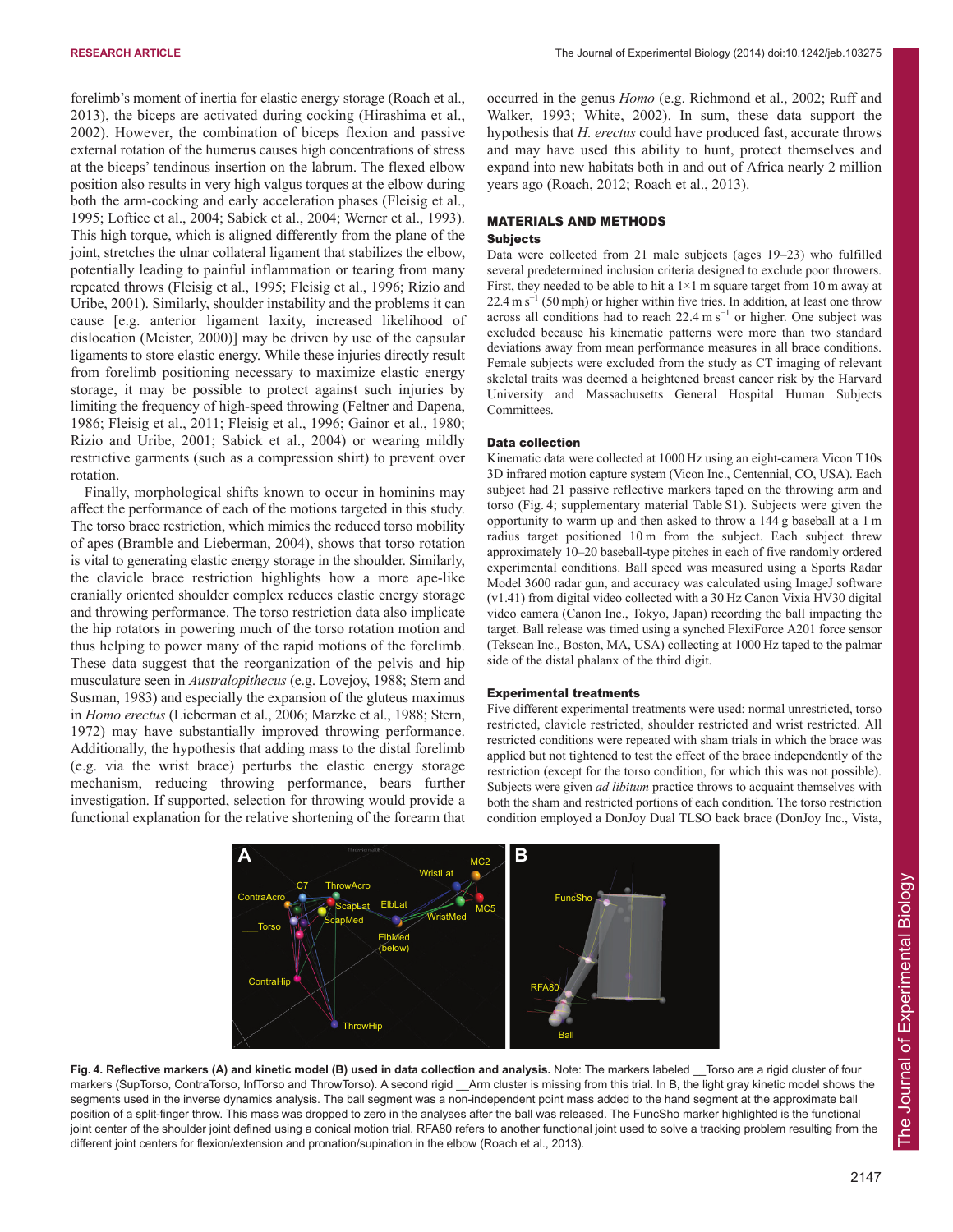CA, USA) to limit intervertebral motion from the T2/T3 vertebrae to the sacrum. This brace fastens rigid plastic plates to both the dorsal and ventral sides of the torso and fixes a steel bar against the clavicles to restrict rotational motion in the torso. The clavicle restriction condition used a DonJoy Clavicle Posture Support brace to hold the shoulder in a superiorly rotated, 'shrugged' posture. This brace runs two straps over the shoulders and under the armpits, joining in the back. The subject was requested to shrug his shoulders as the brace was tightened, preventing relaxation. For the shoulder restriction condition, a DonJoy Shoulder Stabilizer brace was used to limit external rotational ROM at the shoulder. This brace is a tight, elastic vest with a single, elastic half-sleeve on the throwing arm. To restrict external rotation of the humerus, the arm was internally rotated and a Velcro strap was affixed from the ventral side of the vest to the dorsal side of the sleeve. The wrist restriction condition employed an Allsport Dynamics IMC Wrist brace (Allsport Dynamics Inc., Nacogdoches, TX, USA) with the 0 deg extension stop either employed (restricted) or absent (sham). When the extension stop was screwed into place, the plastic sleeve contacts a dorsal hand plate and prevents the wrist from hyperextending.

#### Analysis

Marker data were identified using Vicon Nexus software (v1.7.1) and exported to C-Motion Visual3D software (v4) for analysis. A Butterworth second-order low-pass filter with a cut-off frequency of 25 Hz was applied after a residual analysis of the data was conducted (Roach et al., 2013; Winter, 1991). Marker gaps of up to 100 frames were interpolated. Joint Euler angles were calculated and inverse dynamics analyses performed using mass distribution ratios from Dempster (Dempster, 1955). Joint angular velocities, moments and power were calculated using each joint's instantaneous axis of rotation. The Cardan sequence of rotations at each joint was *XYZ*. Joint work was calculated in MATLAB (v7.11.0) using the trapz function.

#### **Statistics**

Statistical inquiry was limited to the arm-cocking and acceleration phases as positive projectile velocity is generated only during these phases (Fig. 1). Individual subject means from a number of performance measures were compared across experimental conditions using repeated-measures ANOVA or MANOVA when variances were not equal (Mauchley's sphericity chisquare, *P*<0.05). Corrections for multiple comparisons were applied using the Holm–Bonferroni method with each experimental condition treated as a family and a maximum alpha threshold of <0.05 (Holm, 1979). *Post hoc* matched pairs *t*-tests were used to determine which condition (sham and/or restricted) accounted for the significance in multivariate tests. Because the torso restriction condition did not have a sham, all reported statistics for this condition are matched pairs *t*-tests.

#### **Acknowledgements**

We thank Mike Rainbow, Madhu Venkadesan, Leia Stirling, Richard Wrangham, Andrew Biewener, Susan Larson, Matt Vincent, George Karas, Randi Griffin, Gulus Emre, Wes Gordon, Adanma Ekeledo and Amanda Lobell for their invaluable help; our subjects for generously giving their time; the Wyss Institute Motion Capture lab for the use of their equipment and facilities; and two anonymous reviewers, whose thoughtful comments vastly improved this paper.

#### **Competing interests**

The authors declare no competing financial interests.

#### **Author contributions**

N.T.R. and D.E.L. designed the study, N.T.R. collected and analyzed the data, N.T.R. wrote the paper, and N.T.R. and D.E.L. edited the manuscript.

#### **Funding**

This research was funded by the National Science Foundation (BCS-0961943), the American School for Prehistoric Research, and the Harvard University Department of Human Evolutionary Biology.

#### **Supplementary material**

Supplementary material available online at http://jeb.biologists.org/lookup/suppl/doi:10.1242/jeb.103275/-/DC1

- **Alexander, R. M.** (1991). Optimum timing of muscle activation for simple models of throwing. *J. Theor. Biol.* **150**, 349-372.
- **Altchek, D. W. and Dines, D. M.** (1995). Shoulder injuries in the throwing athlete. *J. Am. Acad. Orthop. Surg.* **3**, 159-165.
- **Anderson, F. C. and Pandy, M. G.** (1993). Storage and utilization of elastic strain energy during jumping. *J. Biomech.* **26**, 1413-1427.
- **Anz, A. W., Bushnell, B. D., Griffin, L. P., Noonan, T. J., Torry, M. R. and Hawkins, R. J.** (2010). Correlation of torque and elbow injury in professional baseball pitchers. *Am. J. Sports Med.* **38**, 1368-1374.
- **Atwater, A. E.** (1979). Biomechanics of overarm throwing movements and of throwing injuries. *Exerc. Sport Sci. Rev.* **7**, 43-86.
- **Badia, A. and Stennett, C.** (2006). Sports-related injuries of the elbow. *J. Hand Ther.* **19**, 206-227.
- **Bell, D. G.** (1993). The influence of air temperature on the EMG/force relationship of the quadriceps. *Eur. J. Appl. Physiol. Occup. Physiol.* **67**, 256-260.
- **Ben Kibler, W. and Sciascia, A.** (2004). Kinetic chain contributions to elbow function and dysfunction in sports. *Clin. Sports Med.* **23**, 545-552, viii.
- **Bramble, D. M. and Lieberman, D. E.** (2004). Endurance running and the evolution of *Homo*. *Nature* **432**, 345-352.
- **Burkhart, S. S., Morgan, C. D. and Kibler, W. B.** (2000). Shoulder injuries in overhead athletes. The 'dead arm' revisited. *Clin. Sports Med.* **19**, 125-158.
- **Burkhart, S. S., Morgan, C. D. and Kibler, W. B.** (2003). The disabled throwing shoulder: spectrum of pathology Part I: pathoanatomy and biomechanics. *Arthroscopy* **19**, 404-420.
- **Dempster, W. T.** (1955). *Space Requirements for the Seated Operator*. Wright-Patterson Air Force Base, OH: Wright Air Development Center.
- **DiGiovine, N. M., Jobe, F. W., Pink, M. and Perry, J.** (1992). An electromyographic analysis of the upper extremity in pitching. *J. Shoulder Elbow Surg.* **1**, 15-25.
- **Dillman, C. J., Fleisig, G. S. and Andrews, J. R.** (1993). Biomechanics of pitching with emphasis upon shoulder kinematics. *J. Orthop. Sports Phys. Ther.* **18**, 402-408.
- **Feltner, M. E.** (1989). 3-dimensional interactions in a 2-segment kinetic chain. Part II. Application to the throwing arm in baseball pitching. *Int. J. Sport Biomech.* **5**, 403- 419.
- **Feltner, M. and Dapena, J.** (1986). Dynamics of the shoulder and elbow joints of the throwing arm during a baseball pitch. *Int. J. Sport Biomech.* **2**, 235-259.
- **Finni, T., Komi, P. V. and Lepola, V.** (2000). In vivo human triceps surae and quadriceps femoris muscle function in a squat jump and counter movement jump. *Eur. J. Appl. Physiol.* **83**, 416-426.
- **Fleisig, G. S., Andrews, J. R., Dillman, C. J. and Escamilla, R. F.** (1995). Kinetics of baseball pitching with implications about injury mechanisms. *Am. J. Sports Med.* **23**, 233-239.
- **Fleisig, G. S., Barrentine, S. W., Escamilla, R. F. and Andrews, J. R.** (1996). Biomechanics of overhand throwing with implications for injuries. *Sports Med.* **21**, 421-437.
- **Fleisig, G. S., Andrews, J. R., Cutter, G. R., Weber, A., Loftice, J., McMichael, C., Hassell, N. and Lyman, S.** (2011). Risk of serious injury for young baseball pitchers: a 10-year prospective study. *Am. J. Sports Med.* **39**, 253-257.
- **Gainor, B. J., Piotrowski, G., Puhl, J., Allen, W. C. and Hagen, R.** (1980). The throw: biomechanics and acute injury. *Am. J. Sports Med.* **8**, 114-118.
- **Gans, C.** (1992). Electromyography. In *Biomechanics Structures and Systems: A Practical Approach* (ed. A. A. Biewener), pp. 123-147. Oxford: Oxford University Press.
- **Goodall, J.** (1964). Tool-using and aimed throwing in a community of free-living chimpanzees. *Nature* **201**, 1264-1266.
- **Goodall, J.** (1986). *The Chimpanzees of Gombe: Patterns of Behavior*. Cambridge: Harvard University Press.
- **Gowan, I. D., Jobe, F. W., Tibone, J. E., Perry, J. and Moynes, D. R.** (1987). A comparative electromyographic analysis of the shoulder during pitching. Professional versus amateur pitchers. *Am. J. Sports Med.* **15**, 586-590.
- **Higgins, J. R.** (1977). *Human Movement: an Integrated Approach*. St Louis, MO: Mosby.
- **Hirashima, M., Kadota, H., Sakurai, S., Kudo, K. and Ohtsuki, T.** (2002). Sequential muscle activity and its functional role in the upper extremity and trunk during overarm throwing. *J. Sports Sci.* **20**, 301-310.
- **Hirashima, M., Ohgane, K., Kudo, K., Hase, K. and Ohtsuki, T.** (2003). Counteractive relationship between the interaction torque and muscle torque at the wrist is predestined in ball-throwing. *J. Neurophysiol.* **90**, 1449-1463.
- **Hirashima, M., Kudo, K., Watarai, K. and Ohtsuki, T.** (2007). Control of 3D limb dynamics in unconstrained overarm throws of different speeds performed by skilled baseball players. *J. Neurophysiol.* **97**, 680-691.
- **Hirashima, M., Yamane, K., Nakamura, Y. and Ohtsuki, T.** (2008). Kinetic chain of overarm throwing in terms of joint rotations revealed by induced acceleration analysis. *J. Biomech.* **41**, 2874-2883.
- **Holm, S.** (1979). A simple sequentially rejective multiple test procedure. *Scand. J. Stat.* **6**, 65-70.
- **Hong, D. A., Cheung, T. K. and Roberts, E. M.** (2001). A three-dimensional, sixsegment chain analysis of forceful overarm throwing. *J. Electromyogr. Kinesiol.* **11**, 95-112.
- **Hore, J., O'Brien, M. and Watts, S.** (2005). Control of joint rotations in overarm throws of different speeds made by dominant and nondominant arms. *J. Neurophysiol.* **94**, 3975-3986.
- **Jobe, C. M., Pink, M. M., Jobe, F. W. and Shaffer, B.** (1996). Anterior shoulder instability, impingement, and rotator cuff tear: theories and concepts. In *Operative Techniques in Upper Extremity Sports Injuries* (ed. F. W. Jobe), pp. 164-176. St Louis, MO: Mosby.